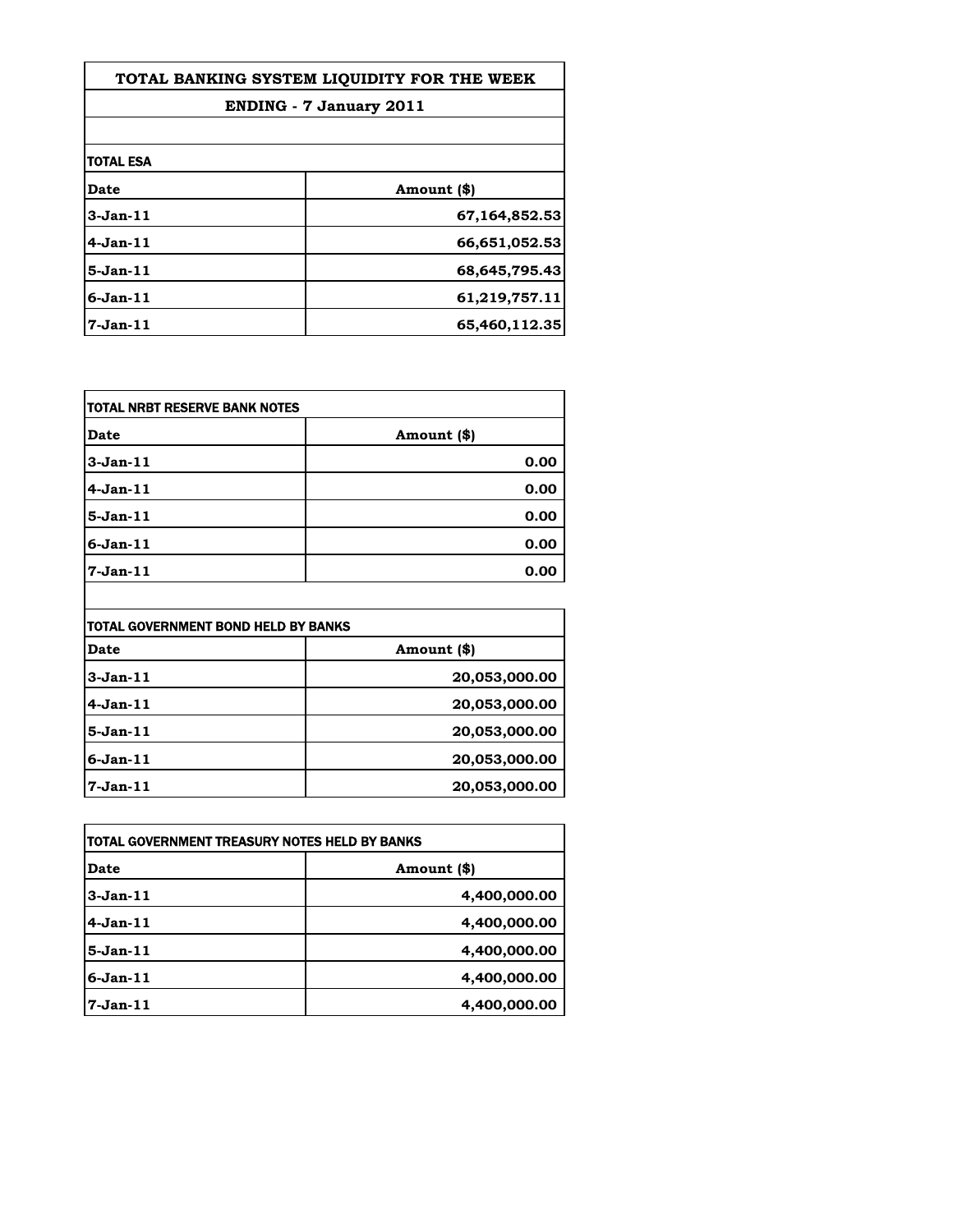| TOTAL BANKING SYSTEM LIOUIDITY FOR THE WEEK |               |
|---------------------------------------------|---------------|
| <b>ENDING - 14 January 2011</b>             |               |
|                                             |               |
| <b>TOTAL ESA</b>                            |               |
| <b>Date</b>                                 | Amount (\$)   |
| $10$ -Jan- $11$                             | 65,376,129.98 |
| $11$ -Jan- $11$                             | 65,299,129.98 |
| $12$ -Jan- $11$                             | 66,707,695.91 |
| $13$ -Jan- $11$                             | 67,071,459.74 |
| $14$ -Jan- $11$                             | 66,790,986.83 |

| <b>TOTAL NRBT RESERVE BANK NOTES</b> |             |
|--------------------------------------|-------------|
| <b>Date</b>                          | Amount (\$) |
| 10-Jan-11                            | 0.00        |
| 11-Jan-11                            | 0.00        |
| 12-Jan-11                            | 0.00        |
| 13-Jan-11                            | 0.00        |
| 14-Jan-11                            | 0.00        |

| TOTAL GOVERNMENT BOND HELD BY BANKS |               |
|-------------------------------------|---------------|
| <b>Date</b>                         | Amount (\$)   |
| 10-Jan-11                           | 20,053,000.00 |
| $11-Jan-11$                         | 20,053,000.00 |
| 12-Jan-11                           | 20,053,000.00 |
| 13-Jan-11                           | 20,053,000.00 |
| 14-Jan-11                           | 20,053,000.00 |

 $\overline{\phantom{a}}$ 

| itotal Government treasury notes held by Banks |              |
|------------------------------------------------|--------------|
| Date                                           | Amount (\$)  |
| $10$ -Jan- $11$                                | 4,400,000.00 |
| $11$ -Jan- $11$                                | 4,400,000.00 |
| $12$ -Jan- $11$                                | 4,400,000.00 |
| $13$ -Jan- $11$                                | 4,400,000.00 |
| $14$ -Jan- $11$                                | 4,400,000.00 |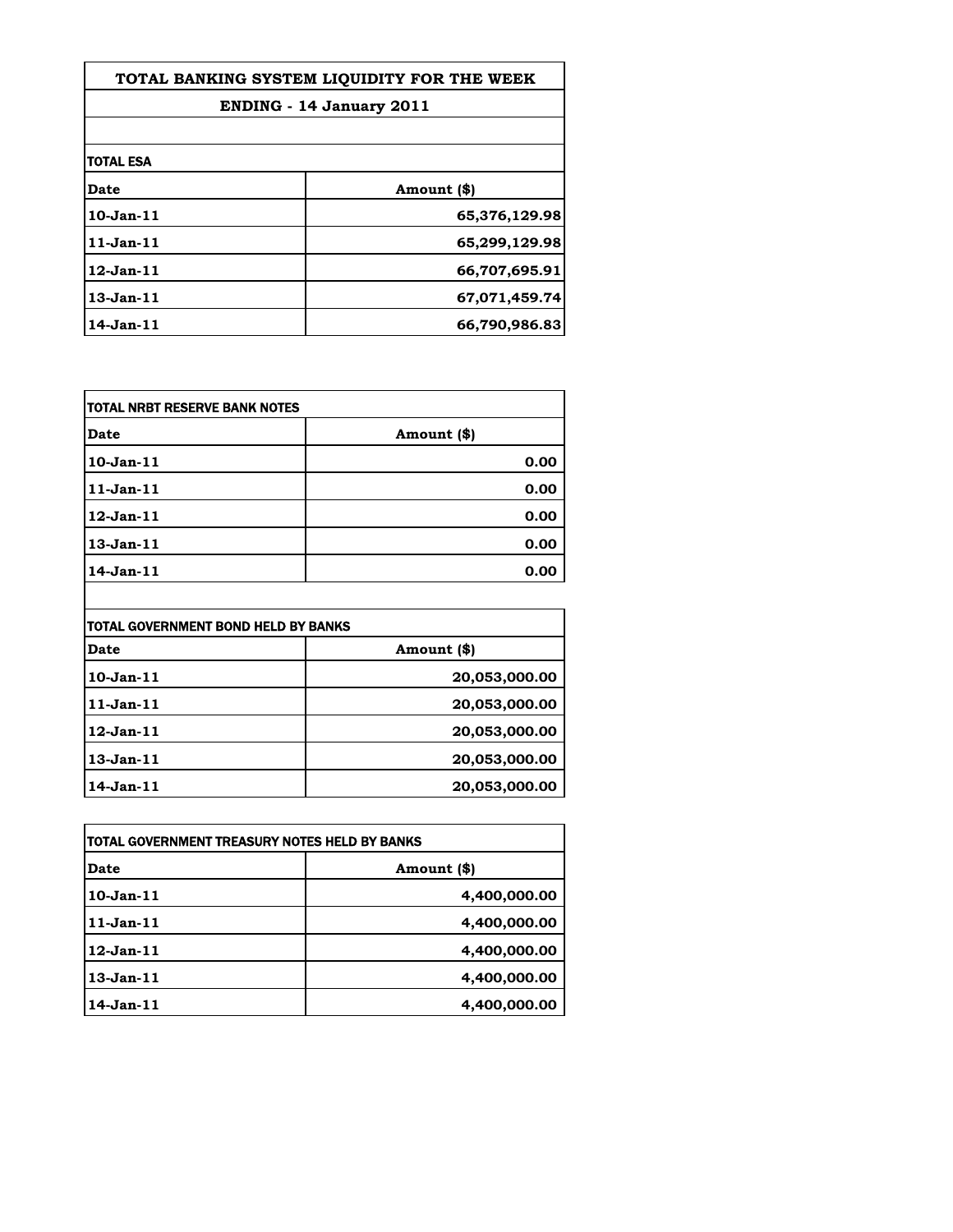| TOTAL BANKING SYSTEM LIOUIDITY FOR THE WEEK |               |
|---------------------------------------------|---------------|
| <b>ENDING - 21 January 2011</b>             |               |
|                                             |               |
| <b>TOTAL ESA</b>                            |               |
| <b>Date</b>                                 | Amount (\$)   |
| $17$ -Jan- $11$                             | 66,270,101.67 |
| $18$ -Jan- $11$                             | 65,548,852.08 |
| $19$ -Jan $-11$                             | 65,614,296.20 |
| 20-Jan-11                                   | 65,623,098.45 |
| $21$ -Jan- $11$                             | 65,084,144.32 |

| <b>TOTAL NRBT RESERVE BANK NOTES</b> |             |
|--------------------------------------|-------------|
| <b>Date</b>                          | Amount (\$) |
| 17-Jan-11                            | 0.00        |
| 18-Jan-11                            | 0.00        |
| 19-Jan-11                            | 0.00        |
| 20-Jan-11                            | 0.00        |
| $21 - Jan - 11$                      | 0.00        |

| TOTAL GOVERNMENT BOND HELD BY BANKS |               |
|-------------------------------------|---------------|
| <b>Date</b>                         | Amount (\$)   |
| 17-Jan-11                           | 20,053,000.00 |
| 18-Jan-11                           | 20,053,000.00 |
| 19-Jan-11                           | 20,050,000.00 |
| 20-Jan-11                           | 20,053,000.00 |
| $21-Jan-11$                         | 20,053,000.00 |

| itotal Government treasury notes held by Banks |              |
|------------------------------------------------|--------------|
| Date                                           | Amount (\$)  |
| $17$ -Jan- $11$                                | 4,400,000.00 |
| $18$ -Jan- $11$                                | 4,400,000.00 |
| $19-Jan-11$                                    | 4,400,000.00 |
| 20-Jan-11                                      | 4,400,000.00 |
| 21-Jan-11                                      | 4,400,000.00 |